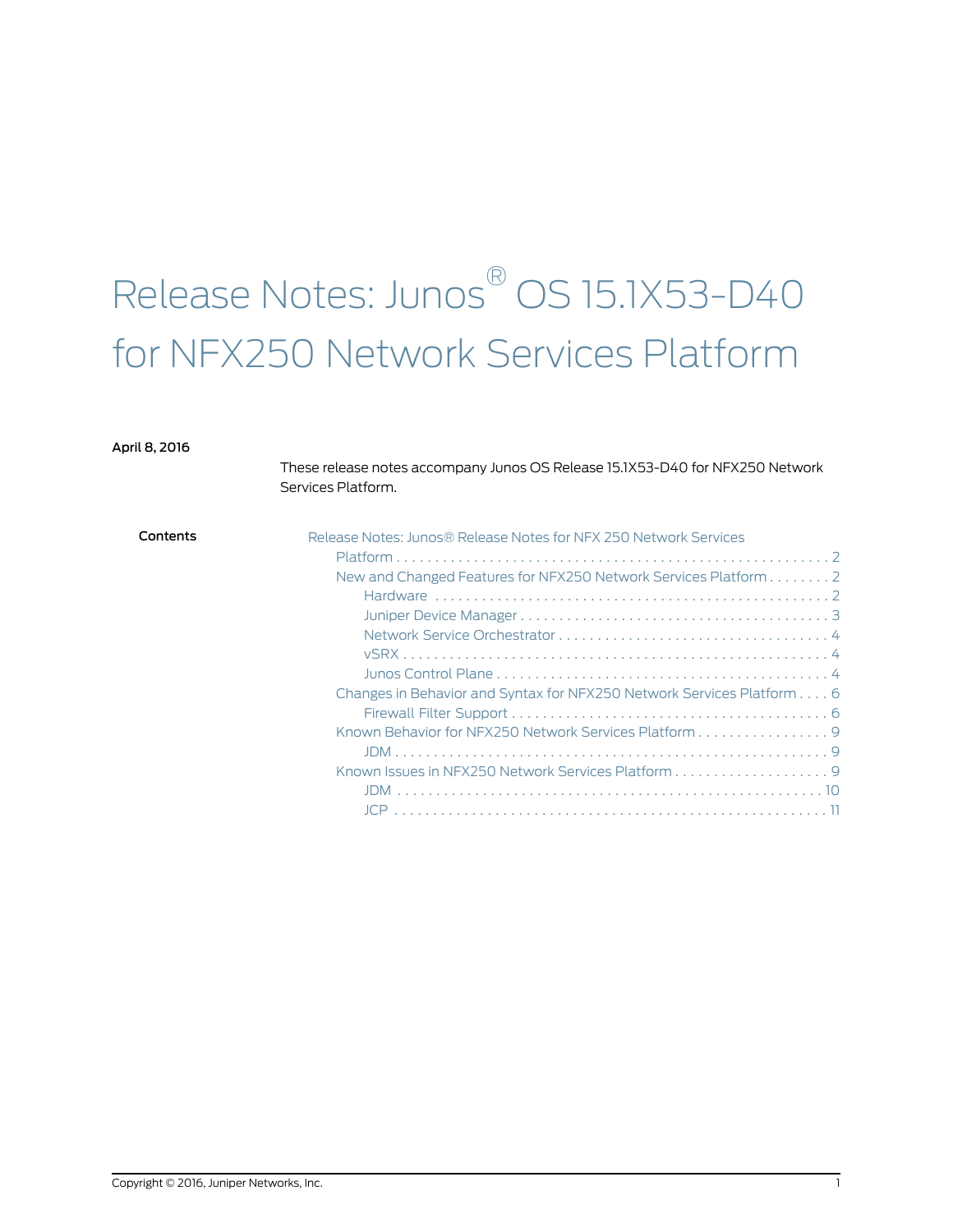### <span id="page-1-0"></span>Release Notes: Junos ® Release Notes for NFX 250 Network Services Platform

These release notes accompany Junos OS Release 15.1X53-D40 for NFX250. They describe new and changed features, limitations, and known problems in the hardware and software. You can also find these release notes on the Juniper Networks Junos OS Documentation web page, located at <www.juniper.net/techpubs>

- New and [Changed](#page-1-1) Features for NFX250 Network Services Platform on [page](#page-1-1) 2
- Changes in Behavior and Syntax for NFX250 Network Services [Platform](#page-5-0) on [page](#page-5-0) 6
- Known Behavior for NFX250 Network Services [Platform](#page-8-0) on [page](#page-8-0) 9
- Known Issues in NFX250 Network Services [Platform](#page-8-2) on [page](#page-8-2) 9

### <span id="page-1-1"></span>New and Changed Features for NFX250 Network Services Platform

This section describes the new features of the NFX250 platform, and enhancements to existing features in Junos OS Release 15.1X53-D40 for NFX250.

- [Hardware](#page-1-2)
- Juniper Device [Manager](#page-2-0)
- Network Service [Orchestrator](#page-3-0)
- <span id="page-1-2"></span>• [vSRX](#page-3-1)
- Junos [Control](#page-3-2) Plane

### **Hardware**

• NFX250 Platform—The NFX250 devices constitute Juniper Network's secure, automated, software-driven customer premises equipment (CPE) devices that deliver virtualized network and security services on demand. Leveraging Network Functions Virtualization (NFV) and built on the Juniper Cloud CPE solution, NFX250 enables service providers to deploy and service chain multiple, secure, high-performance virtualized network functions (VNFs) in a single device.

NFX250 devices are available in two compact 1-U models that provide VNF and Packet Forwarding Engine (PFE) capacity, and a rich set of Layer 2 and Layer 3 features. The performance of the control plane running on NFX250 devices is enhanced by the 1.9 GHz, 6-core Intel CPU. The NFX250-S1 has 16 GB of memory and 100 GB of solid-state drive (SSD) storage and the NFX250-S2 has 32 GB of memory and 400 GB of SSD storage.

NFX250 has 10 1-gigabit LAN ports, two SFP WAN ports, two SFP+ WAN ports, and one management port. The NFX250 is shipped with with built-in fans and power supplies.

- Transceivers-NFX250 supports the following optics:
	- 10-gigabit SFP+ transceivers: EX-SFP-10GE-USR, EX-SFP-10GE-SR, EX-SFP-10GE-LR, EX-SFP-10GE-ER, EX-SFP-10GE-ZR
	- 1G-gigabit SFP transceivers: EX-SFP-1GE-SX, EX-SFP-1GE-SX-ET, EX-SFP-1GE-LX, EX-SFP-1GE-LH, EX-SFP-1GE-T, EX-SFP-1GE-LX40K, EX-SFP-GE10KT13R14,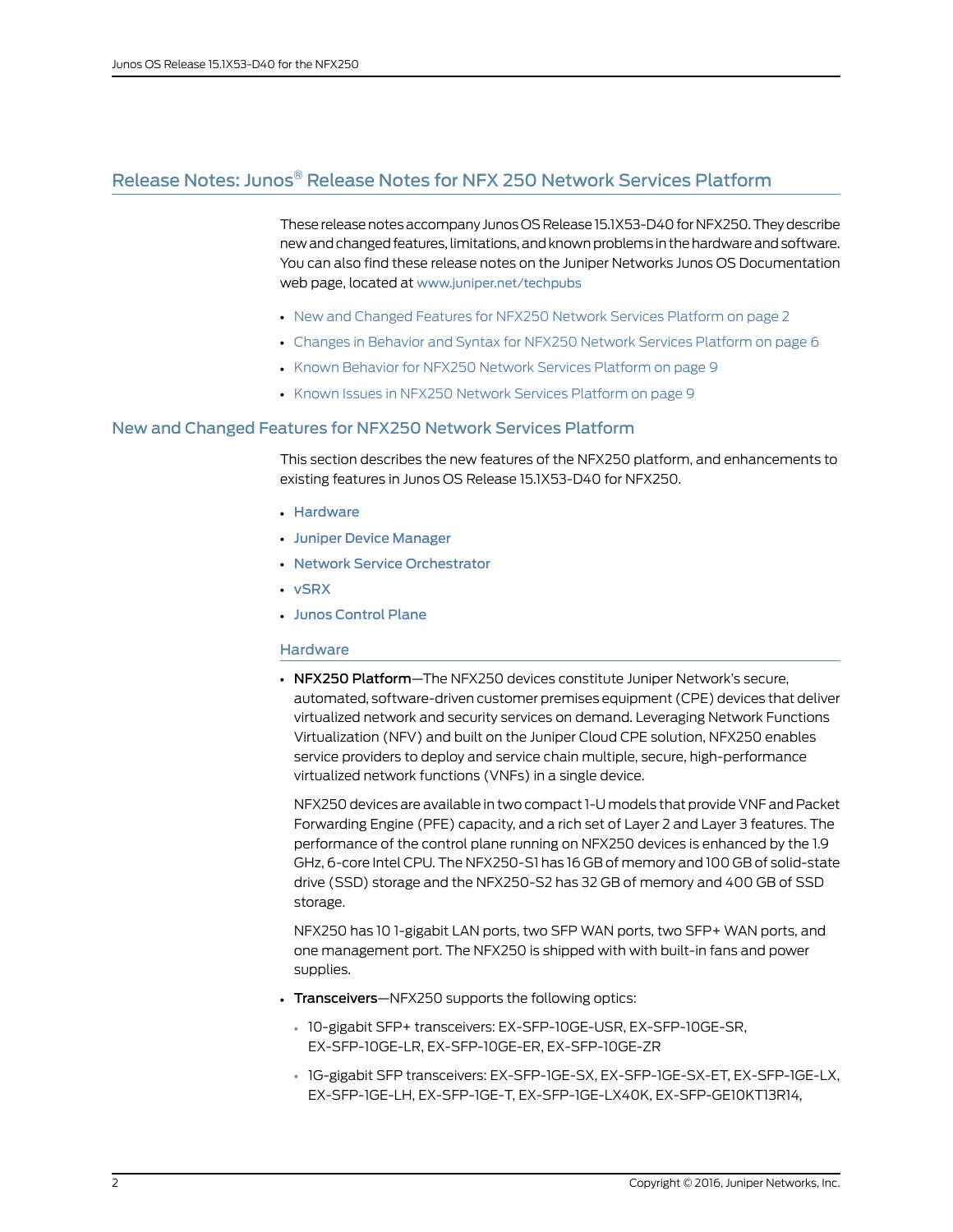EX-SFP-GE10KT14R13, EX-SFP-GE10KT13R15, EX-SFP-GE10KT15R13, EX-SFP-GE40KT13R15, EX-SFP-GE40KT15R13, EX-SFP-GE80KCW1470, EX-SFP-GE80KCW1490, EX-SFP-GE80KCW1510, EX-SFP-GE80KCW1530, EX-SFP-GE80KCW1550, EX-SFP-GE80KCW1570, EX-SFP-GE80KCW1590, EX-SFP-GE80KCW1610

- Direct Attach Copper (DAC) Cables—NFX250 supports the following DAC cables:
	- EX-SFP-10GE-DAC-1M
	- EX-SFP-10GE-DAC-3M
	- EX-SFP-10GE-DAC-5M

### <span id="page-2-0"></span>Juniper Device Manager

The Juniper Device Manager (JDM) is a low-footprint Linux container that provides these functions:

- Virtual machine (VM) life cycle management
- Device management and isolation of host OS from user installations
- NIC , single-root I/O virtualization (SR-IOV), and virtual input/output (VirtIO) interface provisioning
- Support for the Network Service Orchestrator module to connect to Network Service Activator
- Inventory and resource management
- Internal network and image management
- Service chaining—provides building blocks such as virtual interfaces and bridges for users to implement service chaining polices
- Virtual console access to VNFs including vSRX and vjunos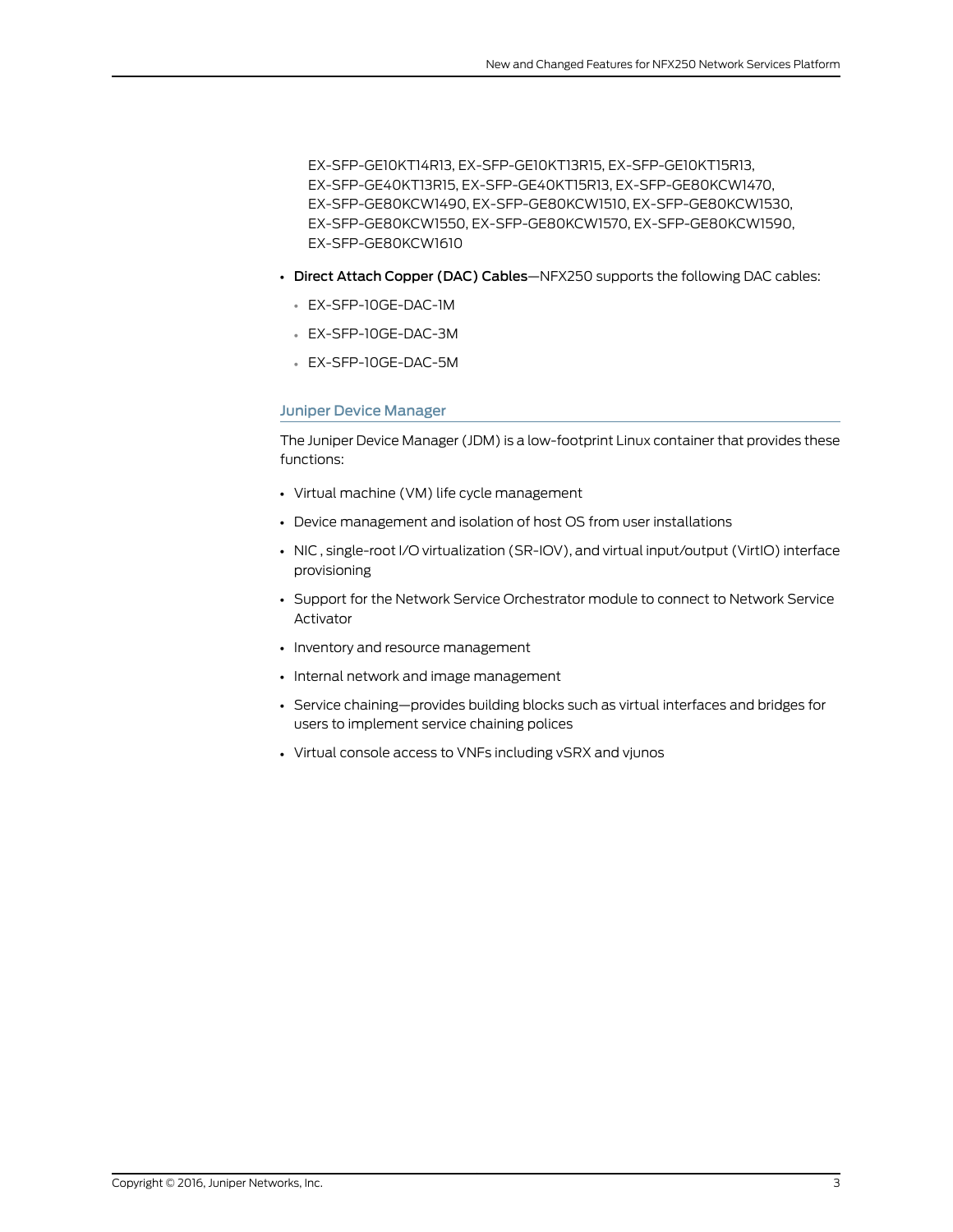### <span id="page-3-0"></span>Network Service Orchestrator

• Network Service Orchestrator is a client included in the base software of the NFX250, and connects to the Network Service Activator deployed on a cloud or server. The Network Service Activator application intelligently automates service life cycle management of managed VPN networks, in-region secured Internet connections, and out-of-region IPsec connections on NFX250. This application enables the booting and configuration of the NFX250 device when it first powered on.

### <span id="page-3-1"></span>vSRX

• vSRX offers the same capabilities as Juniper Networks SRX Series Services Gateways in a virtual form factor, providing perimeter security, IPsec connectivity, and filtering for malicious traffic without sacrificing reliability, visibility, and policy control. This virtual security and routing appliance ensures reliability for each application.



NOTE: By default, vSRX version 15.1X49-D40 is pre-loaded on NFX250 Network Services platform. You can upgrade it whenever a newer if vSRX is available.

### <span id="page-3-2"></span>Junos Control Plane

Junos Control Plane (JCP) is the Junos VM running on the hypervisor. By default, JCP runs as vjunos0 on NFX250. You can use JCP to configure the network ports of the NFX250 device. You can log in to JCP from JDM by using the SSH service and CLI, which is similar to the Junos OS CLI. The JCP supports the following features in Junos OS release 15.1X53-D40:

- Link aggregation—Link aggregation enables you to use multiple network cables and ports in parallel to increase link speed and improve redundancy.
- Support for Layer 3 logical interfaces—A Layer 3 logical interface is a logical division of a physical interface or an aggregated Ethernet interface that operates at the network level and that can receive and forward IEEE 802.1Q VLAN tags. You can use these interfaces to route traffic between multiple VLANs along a single trunk line that connects an NFX250 device to a Layer 2 switch. Only onephysical connection is required between the NFX250 device and the switch.
- VLAN support-VLANs enable you to divide one physical broadcast domain into multiple virtual domains.
- Link Layer Discovery Protocol (LLDP) support—LLDP enables a switch to advertise its identity and capabilities on a LAN, and to receive information about other network devices.
- Q-in-Q tunneling support—This feature enables service providers on Ethernet access networks to extend a Layer 2 Ethernet connection between two customer sites. Using Q-in-Q tunneling, providers can also segregate or bundle customer traffic into fewer VLANs or different VLANs by adding another layer of 802.1Q tags. Q-in-Q tunneling is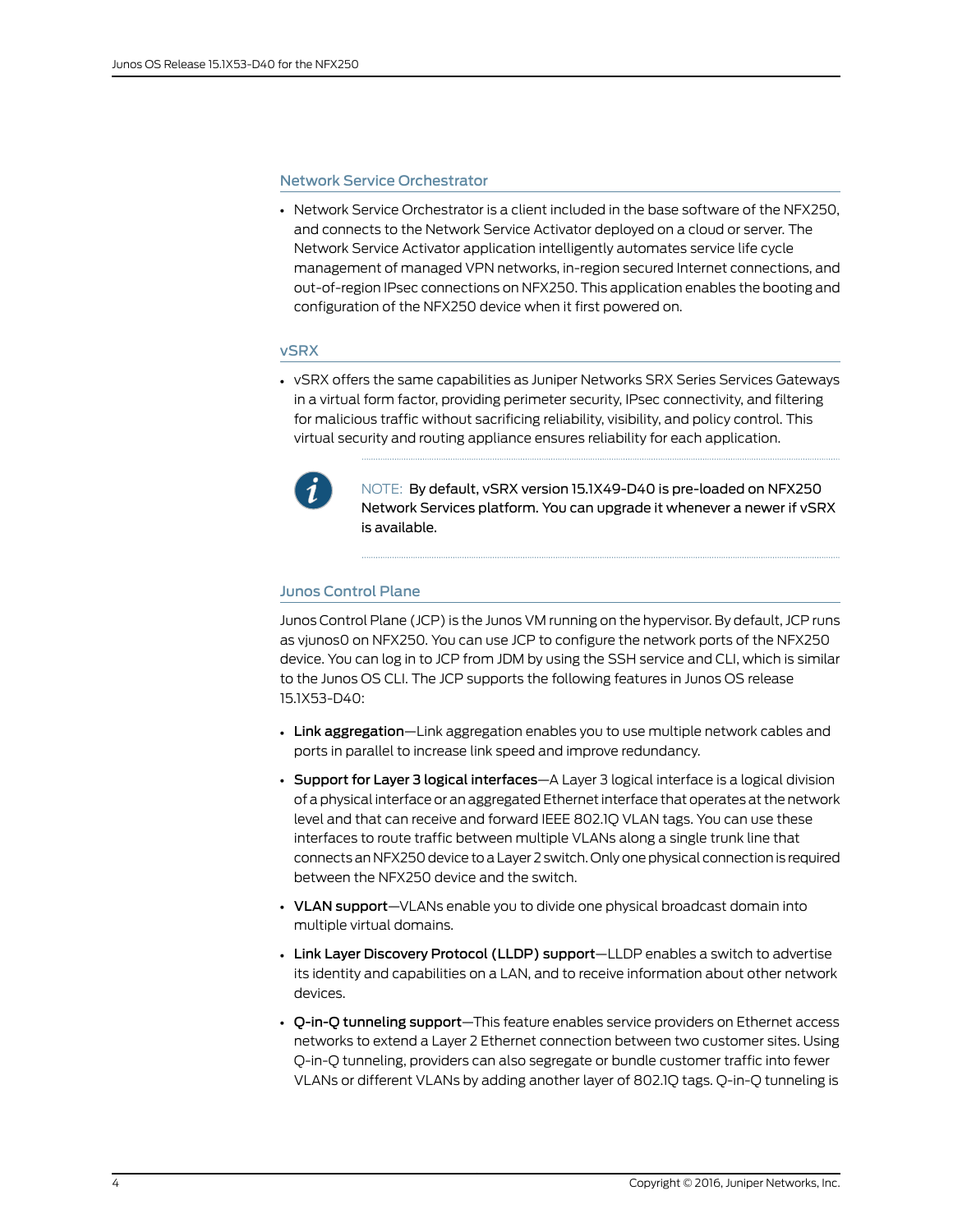useful when customers have overlapping VLAN IDs, because the customer's 802.1Q (dot1Q) VLAN tags are prepended by the service VLAN (S-VLAN) tag.

- Spanning Tree Protocol (STP), Rapid Spanning Tree Protocol (RSTP), and VLAN Spanning Tree Protocol (VSTP) support—These protocols enable a switch to advertise its identity and capabilities on a LAN and receive information about other network devices.
- OSPF support—The IPv4 OSPF protocol is an interior gateway protocol (IGP) for routing traffic within an autonomous system (AS). NFX devices support OSPFv1 and OSPFv2. You can configure OSPF at the [edit protocols ospf] hierarchy level.
- Bidirectional Forwarding Detection (BFD) support for static routes and the OSPF and RIP protocols—BFD uses control packets and shorter detection time limits to rapidly detect failures in a network. Hello packets are sent at a specified, regular interval by routing devices. A neighbor failure is detected when a routing device stops receiving a reply after a specified interval.
- Virtual Router Redundancy Protocol (VRRP) support—VRRP enables you to provide alternative gateways for end hosts that are configured with static default routes. You can implement VRRP to provide a highly available path to a gateway without needing to configure dynamic routing or router discovery protocols on end hosts.
- Internet Group Management Protocol (IGMP) support—IGMP manages the membership of hosts and routers in multicast groups. IP hosts use IGMP to report their multicast group memberships to multicast routers that are their immediate neighbors . Multicast routers use IGMP to learn, for each of their attached physical networks, which groups have members.
- IGMP Snooping support—IGMP snooping regulates multicast traffic in a switched network. With IGMP snooping enabled, a LAN switch monitors the IGMP transmissions between a host (a network device) and amulticast router, keeping track of themulticast groups and associated member interfaces. The switch uses that information to make intelligent multicast-forwarding decisions and forward traffic to the intended destination interfaces.
- Protocol Independent Multicast (PIM) sparse mode support-PIM sparse mode enables efficient routing to multicast groups with receivers that are sparsely spread over multiple networks. To configure PIM sparse mode, include the pim statement at the [edit protocols] hierarchy level.
- SNMP support—SNMP includes versions 1, 2, and 3 for monitoring system activity.
- System logging (syslog) support—Syslog enables you to log system messages into a local directory on the switch or to a system log server.
- Port mirroring support—Port mirroring copies packets entering or exiting a port or entering a VLAN and sends the copies to a local interface for local monitoring. You can use port mirroring to send traffic to applications that analyze traffic for purposes such as monitoring compliance, enforcing policies, detecting intrusions, monitoring and predicting traffic patterns, and correlating events.
- Firewall filter support—You can provide rules that define whether to accept or discard packets. You can use firewall filters on interfaces, VLANs, routed VLAN interfaces (RVIs), link aggregation groups (LAGs), and loopback interfaces.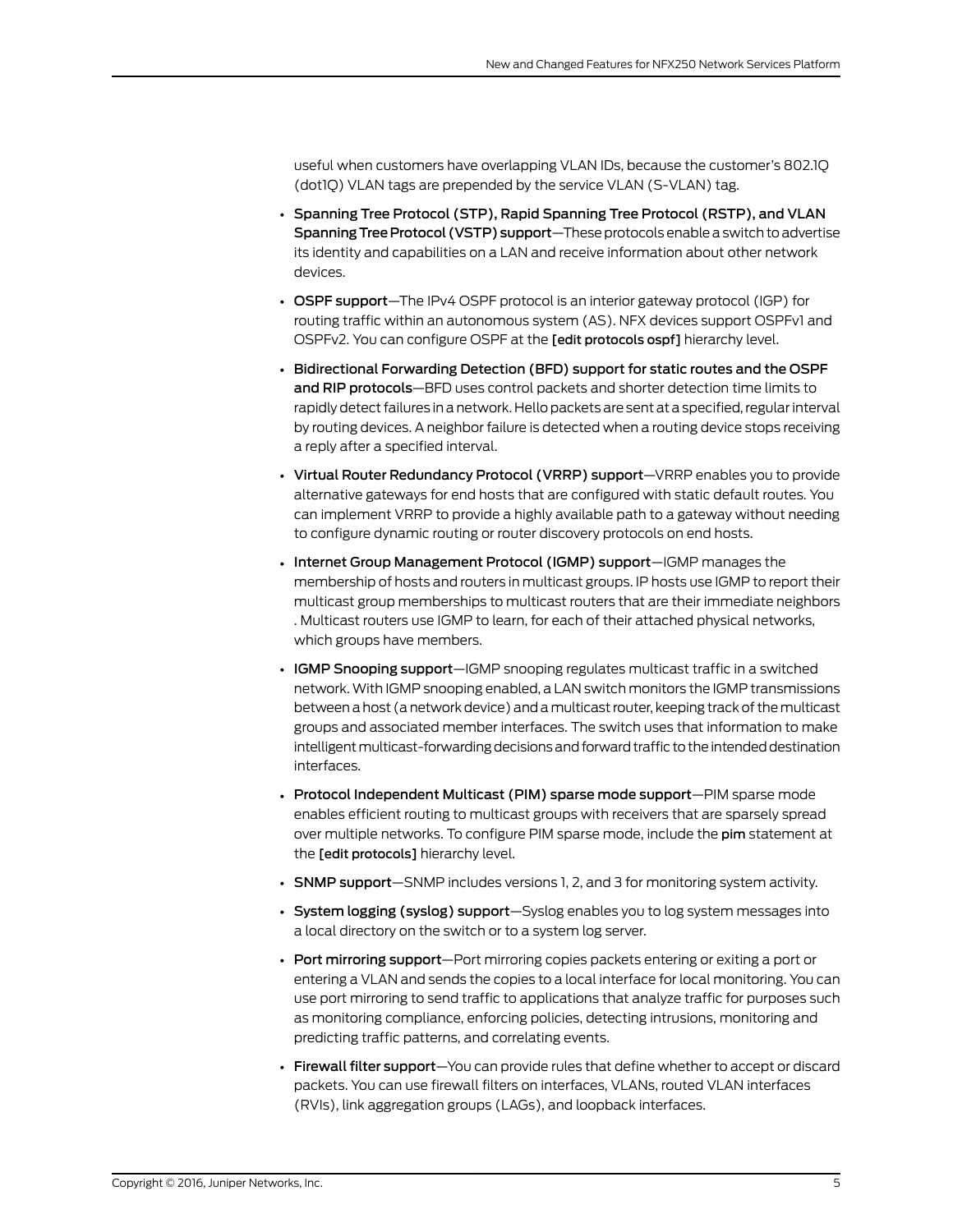- Policing support-You can use policing to apply limits to traffic flow and to set consequences for packets that exceed those limits.
- Storm control support-You can enable the switch to monitor traffic levels and take a specified action when a specified traffic level—called the storm control level—is exceeded, preventing packets from proliferating and degrading service. You can configure a switch to drop broadcast and unknown unicast packets, shut down interfaces, or temporarily disable interfaces when a traffic storm occurs.
- Class of service (CoS)—When a packet traverses a switch, the switch provides the appropriate level of service to the packet using either default class-of-service(CoS) settings or the CoS settings that you configure. On ingress ports, the switch classifies packets into appropriate forwarding classes and assigns a loss priority to the packets. On egress ports, the switch applies packet scheduling and any rewrite rules to re-mark packets.



NOTE: WRED profiles are not supported for this release.

- Class-of-service (CoS) rewrite rules and classifier support-You can use rewrite rules to set the value of the CoS bits within a packet header, so you can alter the CoS settings of incoming packets. Packet classification maps incoming packets to a particular class-of-service (CoS) servicing level. You can use classifiers to map packets to a forwarding class and a loss priority and to assign packets to output queues based on the forwarding class.
- Secure Boot-The Secure Boot implementation is based on the UEFI 2.4 standard. The BIOS has been hardened and serves as a core root of trust. The BIOS updates, the bootloader, and the kernel are cryptographically protected. No action is required to implement Secure Boot.

### Related Documentation

- Known Behavior for NFX250 Network Services [Platform](#page-8-0) on page 9
- <span id="page-5-0"></span>
- Known Issues in NFX250 Network Services [Platform](#page-8-2) on page 9
- Changes in Behavior and Syntax for NFX250 Network Services [Platform](#page-5-0) on page 6

### Changes in Behavior and Syntax for NFX250 Network Services Platform

<span id="page-5-1"></span>This section lists the changes in behavior of Junos OS features and changes in the syntax of Junos OS statements and commands fromJunos OS Release 15.1X53-D40 for NFX250.

• Firewall Filter [Support](#page-5-1) on [page](#page-5-1) 6

### Firewall Filter Support

- Layer 2 filters with L3 or L4 match conditions applied at the egress interface is not supported.
- Match Condition Support-The table lists the match conditions supported on NFX250: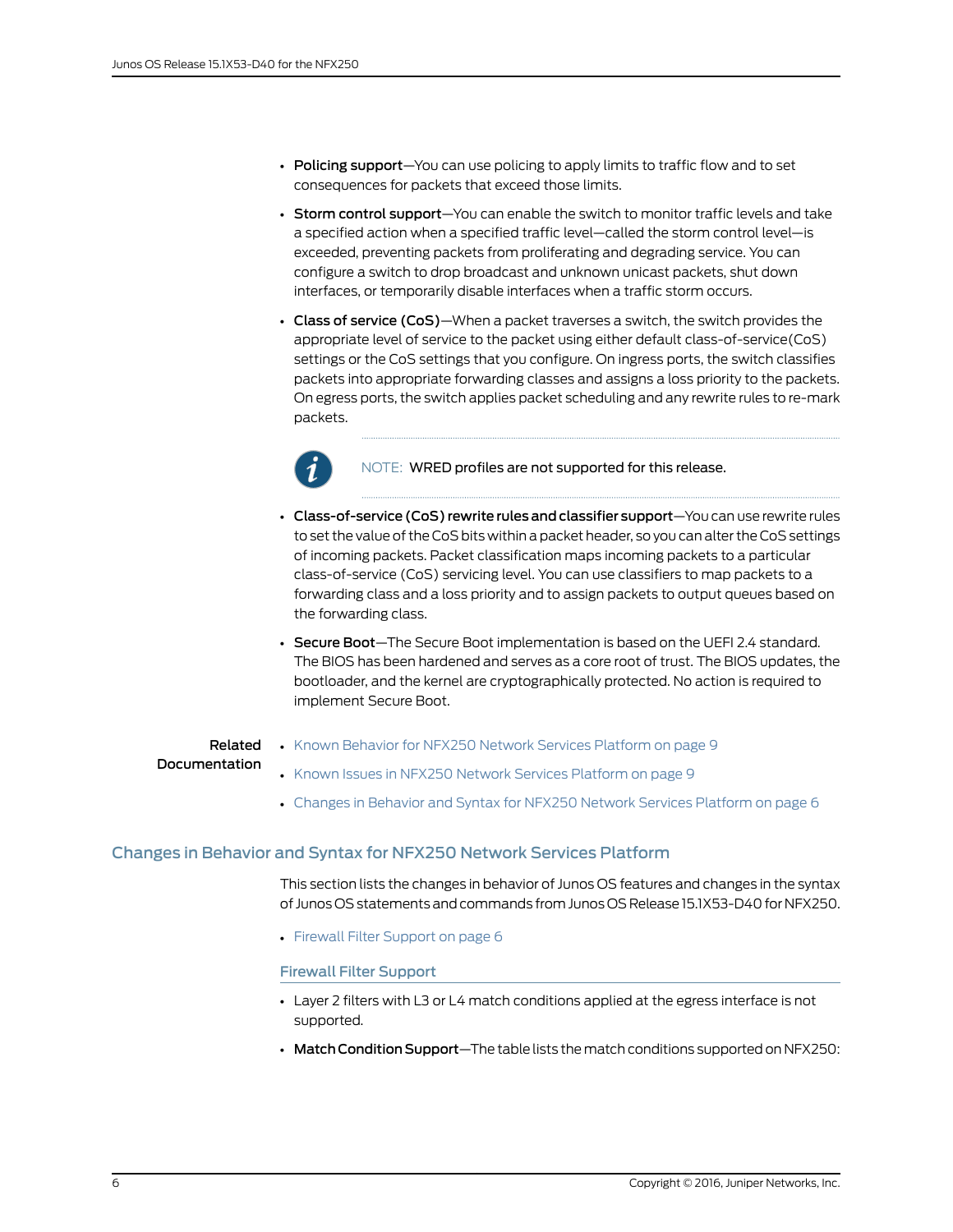## Table 1: Match Condition Support

| <b>Firewall family</b><br>ethernet-switching |              |              |               |               |
|----------------------------------------------|--------------|--------------|---------------|---------------|
| <b>Match Condition</b>                       | <b>IPACL</b> | <b>IVACL</b> | <b>EPACL</b>  | <b>EVACL</b>  |
| arp-type                                     | Yes          | Yes          | Yes           | Yes           |
| destination-mac-address                      | Yes          | Yes          | Yes           | Yes           |
| destination-port                             | Yes          | Yes          | <b>No</b>     | No            |
| destination-port-except                      | Yes          | Yes          | <b>No</b>     | <b>No</b>     |
| destination-prefix-list                      | Yes          | Yes          | Yes           | Yes           |
| dscp                                         | Yes          | Yes          | <b>No</b>     | <b>No</b>     |
| dscp-except                                  | Yes          | Yes          | <b>No</b>     | <b>No</b>     |
| ether-type                                   | Yes          | Yes          | Yes           | Yes           |
| ether-type-except                            | Yes          | Yes          | Yes           | Yes           |
| fragment-flags                               | Yes          | Yes          | <b>No</b>     | <b>No</b>     |
| icmp-code                                    | Yes          | Yes          | <b>No</b>     | <b>No</b>     |
| icmp-code-except                             | Yes          | Yes          | No            | <b>No</b>     |
| icmp-type                                    | Yes          | Yes          | No            | No            |
| icmp-type-except                             | Yes          | Yes          | No            | No            |
| Interface                                    | Yes          | Yes          | Yes           | Yes           |
| ip-destination-address                       | Yes          | Yes          | <b>No</b>     | <b>No</b>     |
| ip-precedence                                | Yes          | Yes          | No            | No            |
| ip-precedence-except                         | Yes          | Yes          | No            | $\mathsf{No}$ |
| ip-protocol                                  | Yes          | Yes          | No            | $\mathsf{No}$ |
| ip-protocol-except                           | Yes          | Yes          | $\mathsf{No}$ | $\mathsf{No}$ |
| ip-source-address                            | Yes          | Yes          | No            | $\mathsf{No}$ |
| ip-version                                   | $NA-$        | $\sf NA$     | NA            | $\sf NA$      |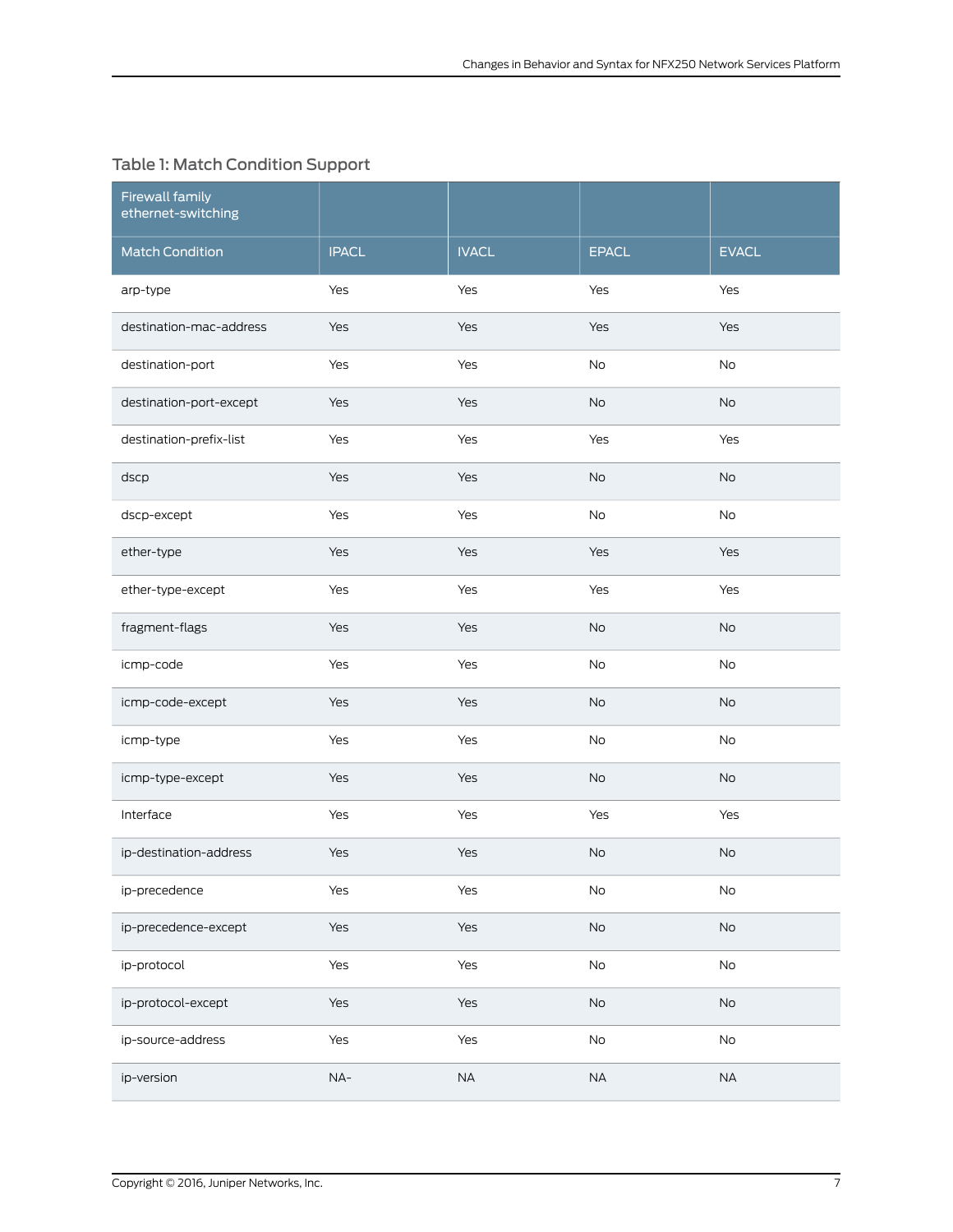### Table 1: Match Condition Support *(continued)*

| <b>Firewall family</b><br>ethernet-switching |              |              |              |              |
|----------------------------------------------|--------------|--------------|--------------|--------------|
| <b>Match Condition</b>                       | <b>IPACL</b> | <b>IVACL</b> | <b>EPACL</b> | <b>EVACL</b> |
| is-fragment                                  | Yes          | Yes          | <b>No</b>    | No           |
| l2-encap-type                                | Yes          | Yes          | Yes          | Yes          |
| learn-vlan-1p-priority                       | Yes          | Yes          | Yes          | Yes          |
| learn-vlan-1p-priority-except                | Yes          | Yes          | Yes          | Yes          |
| learn-vlan-id                                | Yes          | Yes          | Yes          | Yes          |
| learn-vlan-id-except                         | Yes          | Yes          | Yes          | Yes          |
| Port                                         | Yes          | Yes          | <b>No</b>    | <b>No</b>    |
| port-except                                  | Yes          | Yes          | <b>No</b>    | <b>No</b>    |
| source-mac-address                           | Yes          | Yes          | Yes          | Yes          |
| source-port                                  | Yes          | Yes          | No           | <b>No</b>    |
| source-port-except                           | Yes          | Yes          | <b>No</b>    | No           |
| source-prefix-list                           | Yes          | Yes          | Yes          | Yes          |
| tcp-established                              | Yes          | Yes          | No           | No           |
| tcp-flags                                    | Yes          | Yes          | <b>No</b>    | No           |
| tcp-initial                                  | Yes          | Yes          | <b>No</b>    | No           |
| user-vlan-1p-priority                        | Yes          | Yes          | Yes          | Yes          |
| user-vlan-1p-priority-except                 | Yes          | Yes          | Yes          | Yes          |
| user-vlan-id                                 | Yes          | Yes          | Yes          | Yes          |
| user-vlan-id-except                          | Yes          | Yes          | Yes          | Yes          |



NOTE: Firewall family inet does not have any restrictions mentioned in table above.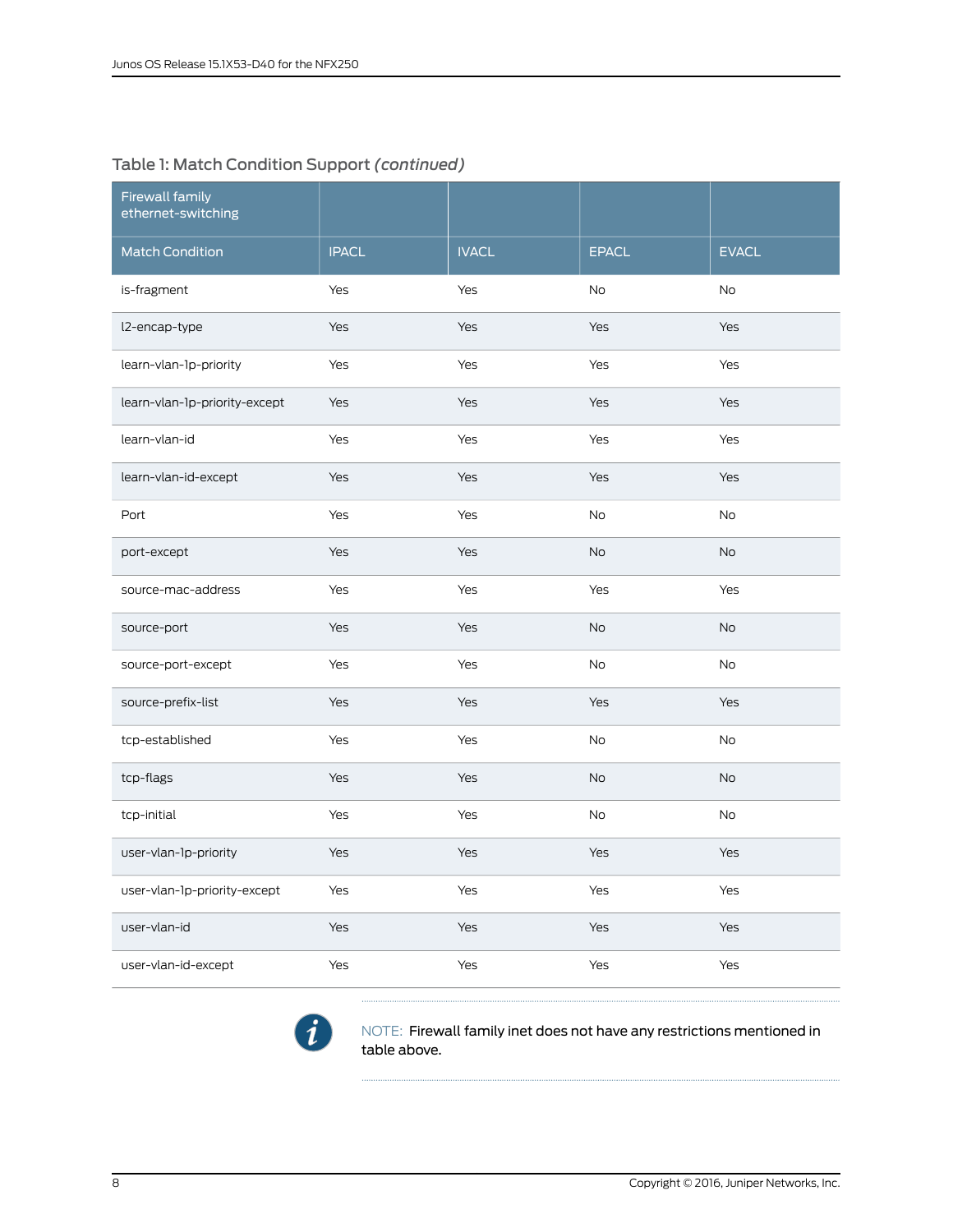- The Firewall action reject configured at the egress is not supported for both inet and inet6 filter.
- Firewall action modifiers log and syslog applied at the egress interface is not supported for PACL, VACL, and RACL/RACLv6.
- You cannot configure all three ACL parameters (PACL, + VACL, + RACL) configured at the same time, due to limited TCAM space.

#### Related • New and [Changed](#page-1-1) Features for NFX250 Network Services Platform on page 2

### Documentation

- Known Behavior for NFX250 Network Services [Platform](#page-8-0) on page 9
- Known Issues in NFX250 Network Services [Platform](#page-8-2) on page 9

### <span id="page-8-0"></span>Known Behavior for NFX250 Network Services Platform

This section lists known behavior, system maximums, and limitations in hardware and software in Junos OS Release 15X53-D40 for NFX250.

For the most complete and latest information about known Junos OS defects, use the Juniper Networks online Junos [Problem](http://prsearch.juniper.net) Report Search application.

<span id="page-8-1"></span>• [JDM](#page-8-1)

### JDM

- JDM shell configurations ofinterfaces override JDM CLI configurations. As a workaround, use the JDM CLI to configure interfaces. [PR1155749]
- SR-IOV interfaces do not support more than 64 VLANs on NFX250. [PR1156348]
- The set interfaces CLI command is not supported on JDM. As a workaround, you can use the set interface command. [PR1156957]

### <span id="page-8-2"></span>Related Documentation

• New and [Changed](#page-1-1) Features for NFX250 Network Services Platform on page 2

### • Known Issues in NFX250 Network Services [Platform](#page-8-2) on page 9

• Changes in Behavior and Syntax for NFX250 Network Services [Platform](#page-5-0) on page 6

### Known Issues in NFX250 Network Services Platform

This section lists the known issues in hardware and software in Junos OS Release 15X53-D40 for NFX250.

For the most complete and latest information about known Junos OS defects, use the Juniper Networks online Junos [Problem](http://prsearch.juniper.net) Report Search application.

- [JDM](#page-9-0)
- JCP on [page](#page-10-0) 11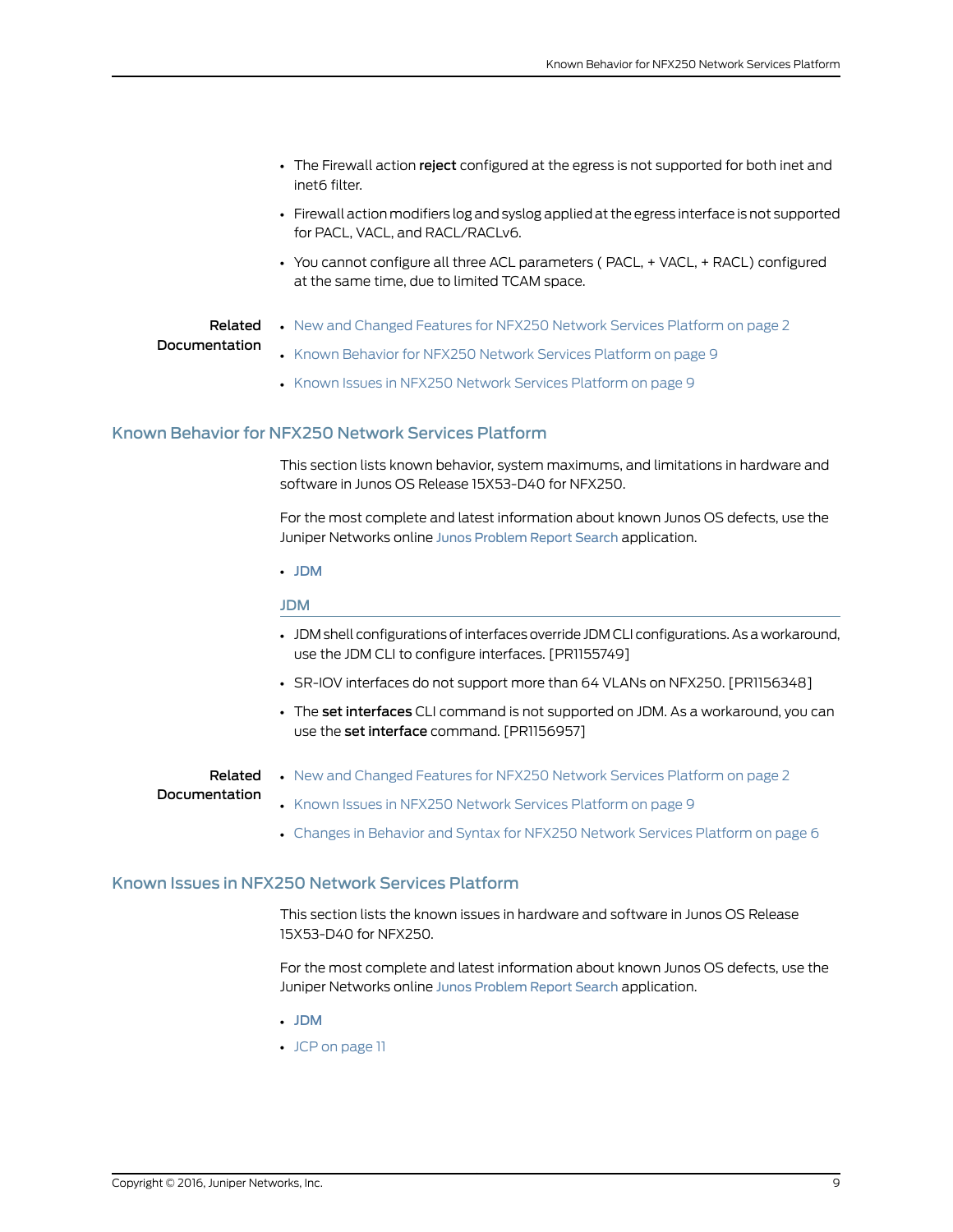### <span id="page-9-0"></span>JDM

- When a Virtual Function (VF) interface is hotplugged into a VM, the MAC address that is derived is not from the JDM MAC pool. [PR1145809]
- Rebooting NFX250 from the JDM shell is not supported. Use the request system reboot command from the JDM CLI. [PR1146229]
- You might not be able to specify a definite interval for the request system reboot command. By default, the device waits for 30 seconds before rebooting. [PR1150400]
- There might be no checks when you configure the IP address on different logical units of interfaces. The commit will go through, and will be displayed in the configuration. [PR1150512]
- When configuring SR-IOV interfaces, there might not be any checks when a configuration is committed to JDM in the following scenarios:
	- When a VF interface is attached to a VM and the VM instance is removed, the stray configuration for all the interfaces attached to the VM still remains without any warning or error being displayed.
	- A warning or error message might not be displayed when VF interfaces, that are being used by other VNFs, are reattached.
	- A warning or error message is not displayed when a VF is attached to a non-existent VNF.
	- A message is not displayed when a JDM with attached VFs is reused.
	- VFs are assigned MAC addresses by default, and there is no option to specify the address using the CLI.

### [PR1152989]

- Host forwarding across VF interfaces assigned to different SR-IOV NICs is not supported. [PR1154345]
- The following commands are not supported:
	- clear system reboot and clear system commit
	- request system reboot at and request system reboot in. The request system reboot command is supported.
	- restart gracefully, restart immediately, restart init, and restart soft

[PR1154819]

- On JDM, SSH connectivity using host-os and jcp options might not work. [PR1155475]
- User defined login class is not supported. The configuration commit might be successful, but login attempts will not work. [PR1155965]
- While spawning a container, VF interfaces cannot be used in the VNF descriptor XML file. Only virtIO interfaces are supported for containers. [PR1156897]
- When you use the netconf command to display system information details such as model and OS, the system OS is displayed as QFX. [PR1160055]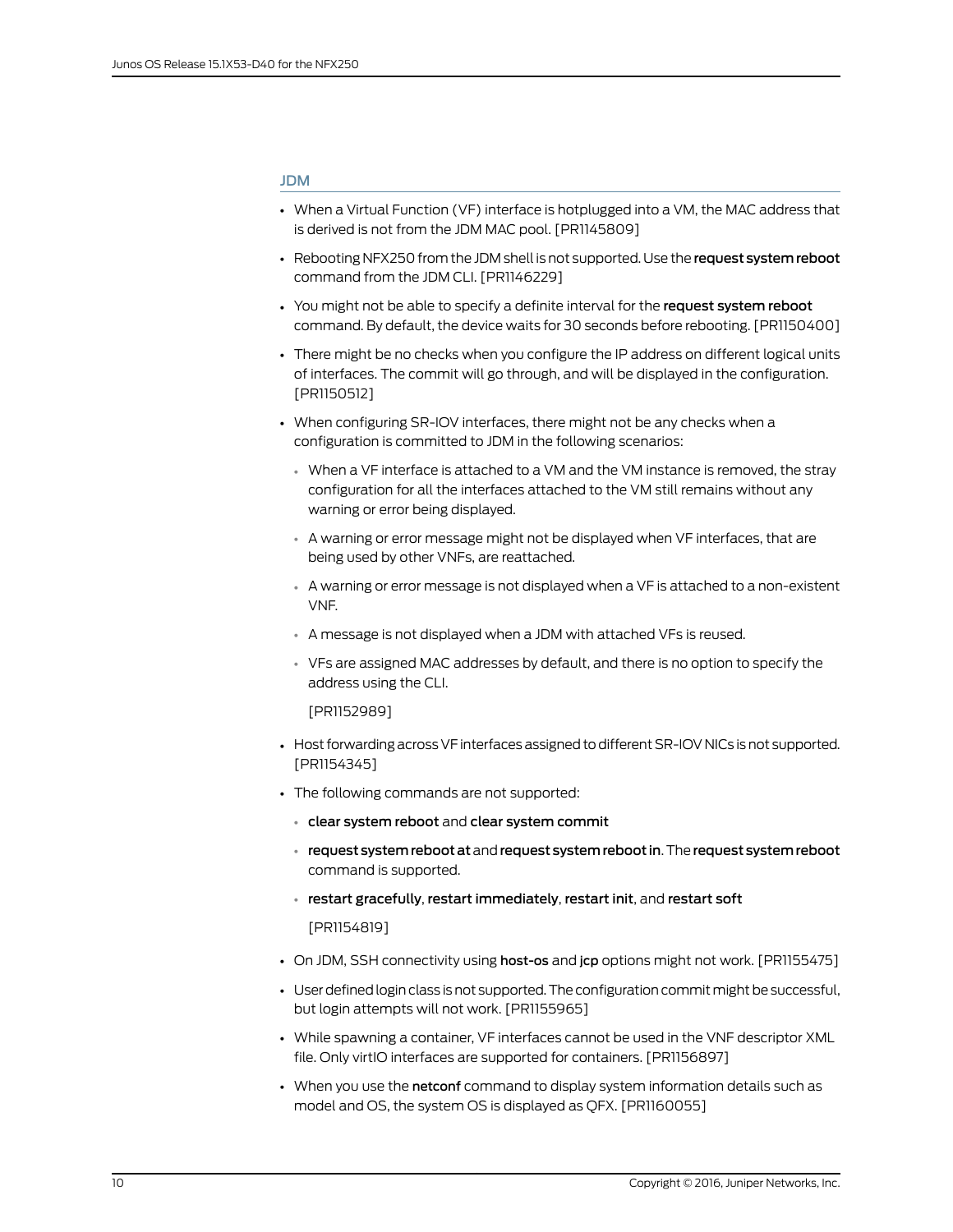- ping command when initiated with record route option on virtIO interfaces, returns no results. [PR1162659]
- BIOS upgrade with jloader is not supported. As a workaround, upgrade from host using the rpm file. [PR1165759]
- The show host command to resolve hosts on JDM is not supported. [PR1167964]
- Clients that are connected via the front panel ports are assigned the default gateway 10.10.10.254 by Network Service Activator. [PR1168284]
- When there are insufficient MAC poolresources available on JDM for container creation, the configuration commit for the container will fail. Subsequent to the commit failure, even if necessary MAC pool resources become available, the container configuration commit might not succeed. [PR1168595]
- Ubuntu package does not successfully install on the JDM container. As a workaround, install the package **passwd** by using the **sudo apt-get install passwd** command, which enables the useradd command again. [PR1168680]
- With hostname configured on JDM, after NFX250 reboots, host.named core file is generated on the host for NFX250 devices. [PR1169490]
- The CLI to configure the time zone is not functional. [PR1169675]
- NETCONF configuration for port, and limiting number of connections and rate for sessions are not supported. [PR1169898]
- SNMP traps are not supported on JDM. [PR1173216]
- <span id="page-10-0"></span>• When you configure a static route on JDM, there might not be an explicit check to validate the IP address. [PR1173039]

### JCP

### *Infrastructure*

- The Alarm LED might not reflect the link state of the management port. [PR1146307]
- You cannot configure a transmit rate of 0 for class-of-service schedulers. [PR1158085]
- If a cable is not connected to the front panel RJ-45 ports, the status led will blink. [PR1168054]
- Configuring DSCP and DSCPv6 classifiers together on a Layer 2 interface is not supported. [PR1169529]
- SFP-T transceivers are not supported. [PR1151575, PR1166808, PR1168203]
- Class-of-service loss priority set to medium-high is not supported. Therefore, tricolor configuration is not supported. [PR1166422, PR1168393]
- When the option accept-source-mac mac-address is configured on an interface and then deleted, no additional MAC's will be learnt on the interface. Only the MAC's which were earlier configured will be available. [PR1168197]
- When LLDP is configured on vjunos0 on an NFX250 Network Services platform, the system name TLV(5) might not be advertised. [PR1169479]